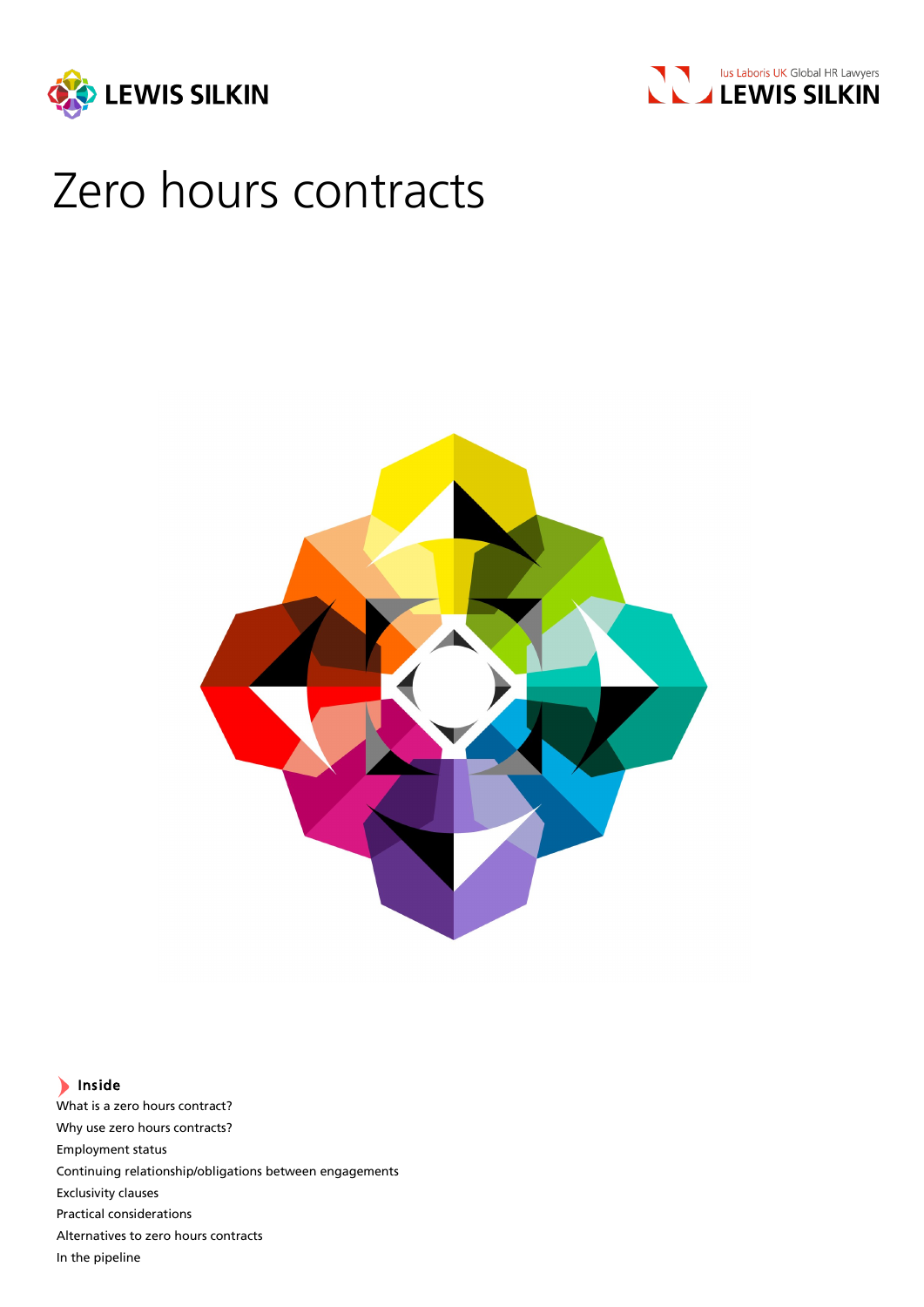

## **Introduction**

Zero hours contracts allow organisations to hire individuals without quaranteeing them any work. They have attracted controversy because of the perceived disadvantages for workers, but in reality most people working under these types of contracts will have some employment law protection. In this Inbrief, we summarise the legal and practical issues associated with zero hours contracts.

### What is a zero hours contract?

The term "zero hours contract" can have various meanings, but is generally used to mean a contract where one party engages another to perform work but there is no minimum level of work or pay. In some such contracts the individual is obliged to accept work offered, but not in all\*.

Zero hours contracts are a type of casual work contract. Other casual work contracts include short-hours contracts (where there is a promise of a minimum number of hours per week), flexup contracts (where the hours offered to an individual can be increased within a specified margin) and annualised hours contracts (where an individual is required to work for a certain number of hours per year with no fixed working pattern). There are as many types of casual work contract as there are organisations with specific business needs.

#### Why use zero hours contracts?

One of the main reasons for using these sorts of agreements is to enable organisations to manage fluctuating demand. Some of the sectors where zero hours contracts are most common are hospitality, catering, leisure, education and healthcare, where the need for staff is not constant (for example because work is seasonal or unpredictable).

Zero hours contracts are also used to meet demand from individuals themselves for flexible working arrangements. This is not only from groups which have historically looked for flexibility, such as parents of young children, carers and students, but also from those who choose not to work the classic '9 to 5', for example, professionals who want more free time to pursue other interests.

Some press coverage has suggested that zero hours contracts are being used by unscrupulous employers to deprive workers of their rights. But in practice, even if that is their motivation, individuals on zero hours contracts are likely to have some valuable statutory rights (see below).

## Employment status

Individuals have different statutory rights depending upon their employment status. There are three categories of employment status –

employee, worker and self-employed.

**An employee** works under a contract of employment. For a contract of employment to exist there must be mutuality of obligation (the employer provides work and the individual is required to do it), the individual must provide their services personally and the employer must exercise a degree of control over the way the work is performed. These three factors are known as the 'irreducible minimum' because without them, there is no employment. However, even if these elements are present, other aspects of the relationship might point away from employment.

**A self-employed** individual carries on a business for which the other party is a client/ customer. Typically they are not obliged to provide personal service (they can provide a substitute) and/or there is no mutuality of obligation (neither party is obliged to offer/ accept work). The individual is responsible for his or her own tax.

**A worker** is somewhere in-between the other two categories. He or she may look selfemployed, but with some factors which point towards employment. As for employment, worker status is dependent upon mutuality of obligation and a requirement for personal service.

See our Inbrief Employment Status for more information on the different types of employment status.

Depending on the circumstances, individuals on zero hours contracts are most likely to be employees or workers, because there will normally be a requirement for the individual to provide their services personally and there will often be mutuality of obligation.

## **Employee and worker rights**

A table summarising the statutory rights of employees and workers can be found at the end of this Inbrief.

Employees enjoy the fullest range of rights. However, workers benefit from important rights too, for example, the right to the national minimum wage, the right to paid annual leave and rest breaks, protection from discrimination and whistle-blowing protection. Workers may also qualify for statutory sick pay. These are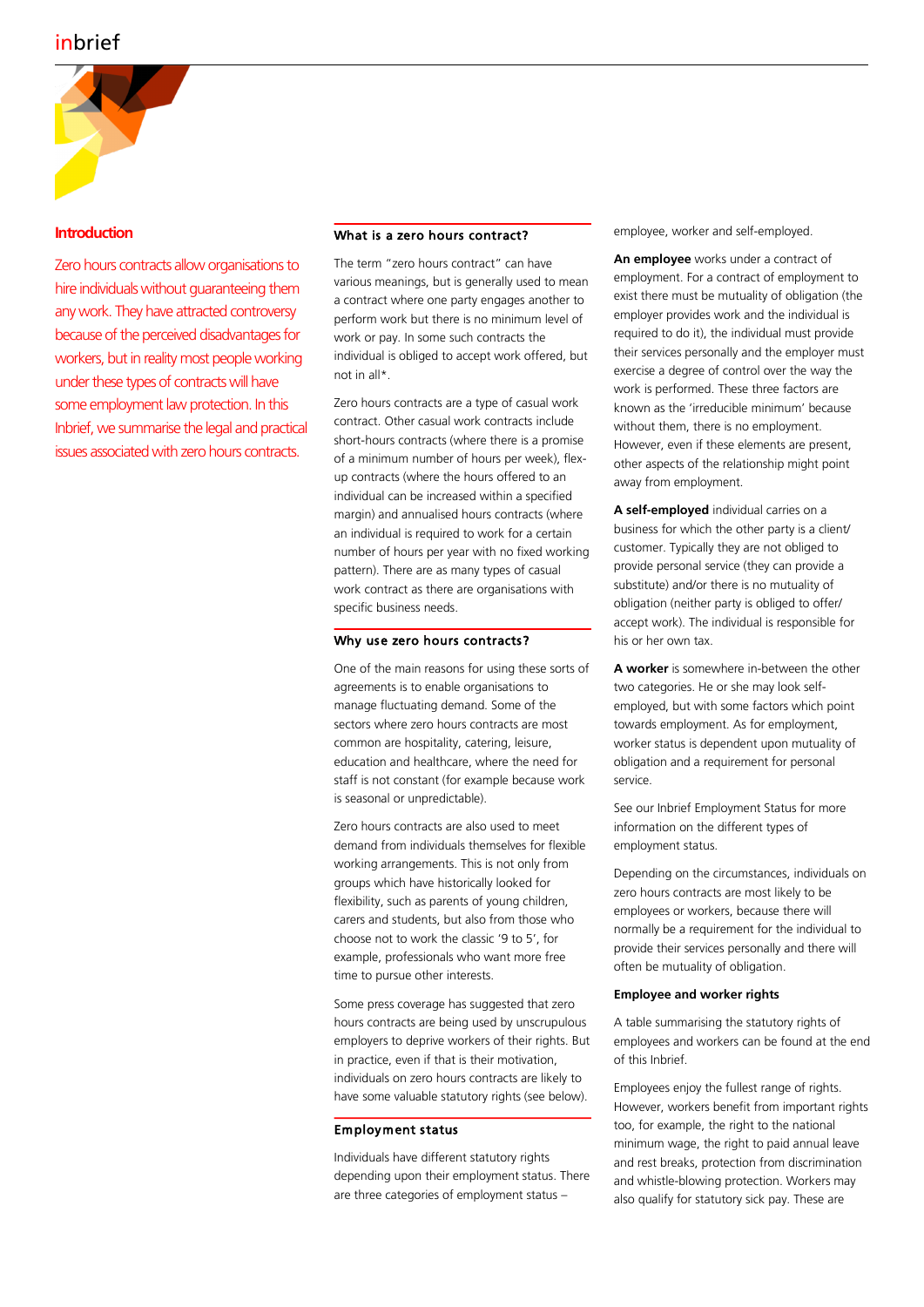

statutory rights which cannot be contracted out of – so zero hours staff that are employees or workers always have these rights, regardless of what is said in the contract.

## Continuing relationship / obligations between engagements

Zero hours contracts may be structured as overarching contracts (also known as "umbrella contracts") such that there is a continuing contractual relationship with ongoing obligations between the business and individual regardless of whether the individual is engaged in carrying out work at the time. The continuing relationship usually makes it easier for the business to administer holiday pay (which can otherwise be difficult) and the individual can be provided with benefits, such as health cover, even when they are not working on an engagement.

Even when a zero hours contract states that there is no continuing relationship between engagements if, in practice, there is a wellfounded expectation of further engagements (which there is in many zero hours situations), that could be sufficient to create an overarching, employment or worker, contractual relationship covering periods between engagements.

The existence of a continuing employment relationship and, therefore, whether the individual has continuous service, is relevant to the accrual of certain statutory rights (see table below).

#### **Rolled up holiday pay**

With zero hours workers (and other types of part-time and casual workers) employers often want to roll up holiday pay into the individual's hourly rate. Unfortunately this has been unlawful for several years.

Instead there are two options:

- if the engagements will be short and the relationship will end after each engagement, pay out holiday pay at the end of the engagement, identifying it as a separate payment in the final payslip; or
- if the engagement will be long or there will be a continuing contractual relationship between engagements, accrue holiday in the usual way and allow the individual to

take paid holiday during the engagement.

#### Exclusivity clauses

A provision in a zero hours contract prohibiting a worker from working elsewhere under another contract (or doing so without the employer's consent) is unenforceable.

Individuals with contracts containing exclusivity clauses can bring an unfair dismissal claim (without qualifying service) or a detriment claim if they are subject to a detriment or dismissed by their employer for failing to comply with such a clause.

### Practical considerations

Using the 'zero hours contract' label does not allow businesses to treat individuals as a form of zero-protection labour. Additionally, as there is no uniformity in practice about zero hours contracts, organisations wishing to use them should not assume that the individual will know what 'zero hours' means and should state clearly what the arrangement involves in the contractual documentation. Factors that should be recorded in the contract are:

- the rate of pay for work offered
- whether the individual is an employee or a worker
- the business need that is driving the zero hours arrangement
- how holiday and holiday pay will be dealt with
- the continuance (or not) of the relationship between engagements
- how the relationship will be brought to an end – for example automatically at the end of each engagement, or by notice given by either party
- how any work that is being offered will be notified to the individual and what obligation there is on the individual to accept work that is offered.

Bear in mind, however, that the courts may disregard the written terms of an agreement if they consider it does not accurately represent the true arrangement between the parties.

#### Alternatives to zero hours contracts

Employers should consider whether or not a zero hours contract is the best type of

arrangement for them, depending on the nature of the work required. It lends itself to situations where the workload is irregular, there is not a constant need for staff, or staff needs are driven by an external factor outside the employer's control. It may be that casual workers are not the best option at all. For example, it may be quicker and easier to use an agency worker, if a worker is needed temporarily at short notice. Other options might include increasing the overtime of permanent employees or, if regular hours need to be filled, recruiting a part-time employee.

## In the pipeline

In February 2018, the Government published its response to the Matthew Taylor Good Work Review. This Review was commissioned by the Government in response to increasing difficulties in determining the employment status of individuals working in the emerging "gig" economy. The Review made a number of recommendations, including in relation to zero hours contracts.

The Government has launched consultations in a number of areas, including in relation to zero hours contracts. The consultation calls for views on:

- introducing a right for all workers with variable hours to request a more predictable contract;
- asking the Law Pay Commission to consider the impact of higher minimum wage rates for workers on zero hours contracts;
- increasing the pay reference period for calculating holiday pay from 12 weeks to 52 weeks (the Government's position in relation to "rolled-up" holiday pay remains unchanged);
- extending the relevant break in service for the calculation of the continuous service qualifying period (currently one week).

\*For convenience, this Inbrief uses the term "employer" to mean the hiring party in a contract for work, whether or not it is actually an employment relationship in a legal sense.